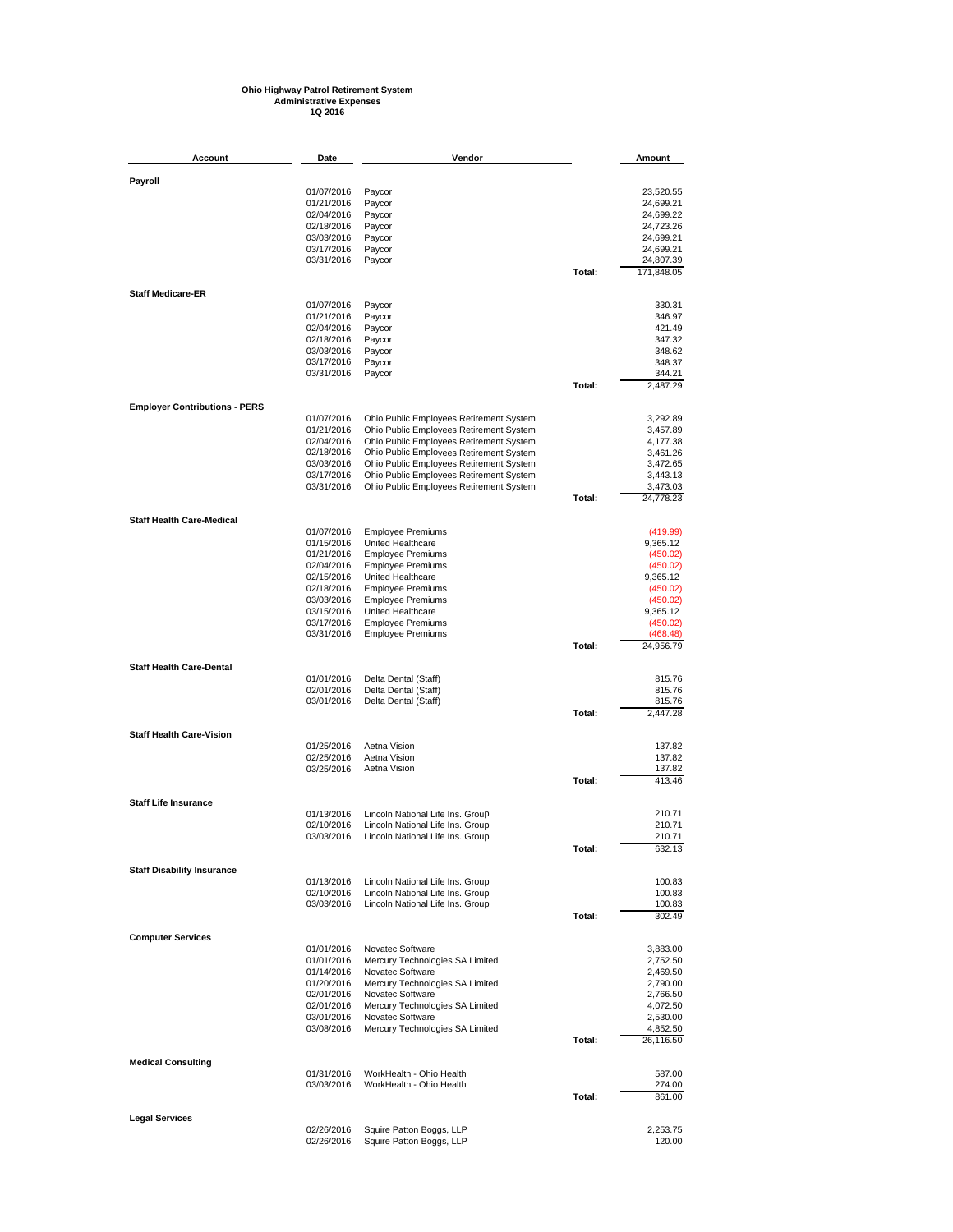| Account                                   | Date                     | Vendor                                                                         |        | Amount               |
|-------------------------------------------|--------------------------|--------------------------------------------------------------------------------|--------|----------------------|
|                                           | 03/04/2016               | Ice Miller LLC                                                                 |        | 2,596.00             |
|                                           | 03/16/2016               | Calfee Halter & Griswold                                                       |        | 2,655.00             |
|                                           |                          |                                                                                | Total: | 7,624.75             |
| <b>Service By Others</b>                  |                          |                                                                                |        |                      |
|                                           | 01/01/2016               | <b>Avalon Benefit Services</b>                                                 |        | 24.75                |
|                                           | 01/08/2016               | Ohio Mobile Shredding                                                          |        | 45.69                |
|                                           | 01/08/2016               | Paycor Payroll Service                                                         |        | 68.26                |
|                                           | 01/15/2016               | Paycor Payroll Service                                                         |        | 139.50               |
|                                           | 01/22/2016               | Paycor Payroll Service                                                         |        | 68.26                |
|                                           | 01/31/2016               | Culligan                                                                       |        | 28.50                |
|                                           | 02/01/2016<br>02/05/2016 | <b>Avalon Benefit Services</b><br>Paycor Payroll Service                       |        | 24.75<br>140.77      |
|                                           | 02/19/2016               | Paycor Payroll Service                                                         |        | 68.26                |
|                                           | 02/29/2016               | Culligan                                                                       |        | 28.50                |
|                                           | 03/01/2016               | <b>Avalon Benefit Services</b>                                                 |        | 24.75                |
|                                           | 03/04/2016               | Paycor Payroll Service                                                         |        | 68.26                |
|                                           | 03/18/2016               | Paycor Payroll Service                                                         |        | 68.26                |
|                                           | 03/29/2016               | <b>Ohio Mobile Shredding</b>                                                   |        | 45.25                |
|                                           | 03/31/2016               | Culligan                                                                       |        | 28.50                |
|                                           |                          |                                                                                | Total: | 872.26               |
| <b>Education-Trustees</b>                 |                          |                                                                                |        |                      |
|                                           | 02/22/2016               | <b>NCPERS</b>                                                                  |        | 800.00               |
|                                           |                          |                                                                                | Total: | 800.00               |
|                                           |                          |                                                                                |        |                      |
| <b>Membership Outreach</b>                | 01/11/2016               | Alamo Rent-A-Car                                                               |        | 465.56               |
|                                           | 01/22/2016               | Mark Atkeson                                                                   |        | 63.72                |
|                                           | 03/03/2016               | Holiday Inn Express                                                            |        | 354.39               |
|                                           | 03/05/2016               | JP Allen                                                                       |        | 191.84               |
|                                           | 03/06/2016               | Asian Buffet                                                                   |        | 15.00                |
|                                           | 03/07/2016               | Mark Atkeson                                                                   |        | 18.36                |
|                                           | 03/07/2016               | Port Columbus Parking                                                          |        | 70.00                |
|                                           | 03/07/2016               | Alamo Rent-A-Car                                                               |        | 34.51                |
|                                           | 03/09/2016               | Paul Pride                                                                     |        | 725.40               |
|                                           | 03/11/2016               | <b>International Palms</b>                                                     |        | 177.76               |
|                                           |                          |                                                                                | Total: | 2,116.54             |
| Printing                                  |                          |                                                                                |        |                      |
|                                           | 03/21/2016               | Ricoh                                                                          |        | 250.65               |
|                                           |                          |                                                                                | Total: | 250.65               |
|                                           |                          |                                                                                |        |                      |
| <b>Postage and Supplies</b>               | 01/04/2016               | United Parcel Service                                                          |        | 24.46                |
|                                           | 01/15/2016               | Pitney Bowes Inc                                                               |        | 500.00               |
|                                           | 01/20/2016               | Pitney Bowes Inc                                                               |        | 500.00               |
|                                           | 01/21/2016               | Pitney Bowes Inc                                                               |        | 130.98               |
|                                           | 02/04/2016               | United Parcel Service                                                          |        | 3.76                 |
|                                           | 03/03/2016               | Pitney Bowes Inc                                                               |        | 105.00               |
|                                           | 03/11/2016               | Pitney Bowes Inc                                                               |        | 500.00               |
|                                           | 03/31/2016               | <b>United Parcel Service</b>                                                   |        | 12.29                |
|                                           |                          |                                                                                | Total: | 1,776.49             |
| <b>Telecommunications Services</b>        |                          |                                                                                |        |                      |
|                                           | 01/01/2016               | Time Warner Cable                                                              |        | 1,134.62             |
|                                           | 02/01/2016               | Time Warner Cable                                                              |        | 1,125.76             |
|                                           | 03/01/2016               | Time Warner Cable                                                              |        | 1,132.18             |
|                                           |                          |                                                                                | Total: | 3,392.56             |
|                                           |                          |                                                                                |        |                      |
| <b>Computer Services - Offsite Server</b> | 01/20/2016               |                                                                                |        | 300.00               |
|                                           | 03/01/2016               |                                                                                |        | 300.00               |
|                                           | 03/23/2016               |                                                                                |        | 300.00               |
|                                           |                          |                                                                                | Total: | 900.00               |
|                                           |                          |                                                                                |        |                      |
| <b>Rent Expense</b>                       |                          |                                                                                |        |                      |
|                                           | 01/01/2016               | <b>Triangle Commercial Properties</b>                                          |        | 9,680.95             |
|                                           | 01/20/2016<br>03/01/2016 | <b>Triangle Commercial Properties</b><br><b>Triangle Commercial Properties</b> |        | 9,680.95             |
|                                           | 03/02/2016               | <b>Triangle Commercial Properties</b>                                          |        | 9,680.95<br>3,702.42 |
|                                           |                          |                                                                                | Total: | 32,745.27            |
|                                           |                          |                                                                                |        |                      |
| Insurance                                 |                          |                                                                                |        |                      |
|                                           | 03/10/2016               | CNA Insurance                                                                  |        | 1,357.00             |
|                                           |                          |                                                                                | Total: | 1,357.00             |
| <b>Office Supplies</b>                    |                          |                                                                                |        |                      |
|                                           | 01/04/2016               | Proforma Graphic Service                                                       |        | 391.89               |
|                                           | 01/06/2016               | <b>Admiral Flag Poles</b>                                                      |        | 136.33               |
|                                           | 01/13/2016               | <b>Toner Printer Parts</b>                                                     |        | 70.56                |
|                                           | 02/01/2016               | Office City                                                                    |        | 60.12                |
|                                           | 02/16/2016               | Office City                                                                    |        | 48.18                |
|                                           | 03/09/2016               | Myron Corp.                                                                    |        | 742.79               |
|                                           | 03/16/2016               | Office City                                                                    |        | 144.38               |
|                                           | 03/17/2016<br>03/18/2016 | Proforma Graphic Service<br>Office City                                        |        | 262.70<br>22.50      |
|                                           |                          |                                                                                | Total: | 1,879.45             |
|                                           |                          |                                                                                |        |                      |
| <b>Ohio Retirement Study Council</b>      |                          |                                                                                |        |                      |
|                                           | 01/13/2016               | ORSC                                                                           |        | 568.37               |
|                                           |                          |                                                                                | Total: | 568.37               |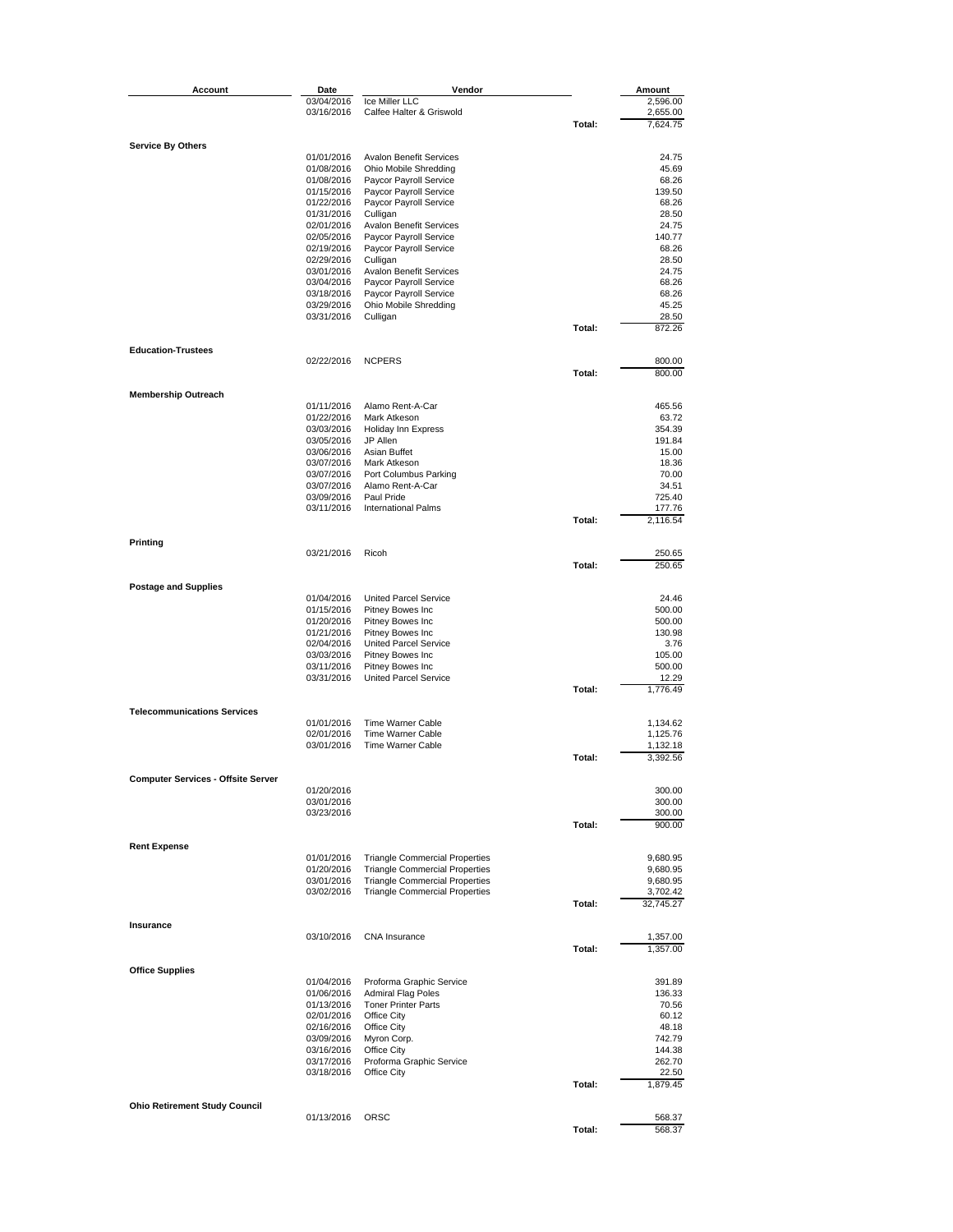| Account                          | Date                     | Vendor                                       |        | Amount             |
|----------------------------------|--------------------------|----------------------------------------------|--------|--------------------|
| <b>Office Equipment Expense</b>  |                          |                                              |        |                    |
|                                  | 01/11/2016               | Vance Outdoors                               |        | 69.86              |
|                                  | 01/11/2016               | Acronis                                      |        | 129.98             |
|                                  | 01/13/2016               | Micro Center                                 |        | 99.99              |
|                                  | 01/21/2016               | Foxit                                        |        | 109.65             |
|                                  | 01/26/2016               | Amazon.com                                   |        | 43.51              |
|                                  | 02/11/2016               | Micro Center                                 |        | 148.97             |
|                                  | 02/14/2016               | Micro Center                                 |        | 81.97              |
|                                  | 02/25/2016               | Micro Center                                 |        | 169.99             |
|                                  | 03/01/2016               | Micro Center                                 |        | 105.97             |
|                                  | 03/01/2016<br>03/02/2016 | <b>Micro Center</b><br>Micro Center          |        | 274.97<br>59.99    |
|                                  | 03/02/2016               | Micro Center                                 |        | 64.38              |
|                                  | 03/06/2016               | Micro Center                                 |        | 449.97             |
|                                  | 03/20/2016               | Micro Center                                 |        | 7.99               |
|                                  |                          |                                              | Total: | 1,817.19           |
|                                  |                          |                                              |        |                    |
| <b>Travel-Board Meetings</b>     |                          |                                              |        |                    |
|                                  | 02/17/2016               | JP Allen                                     |        | 77.76              |
|                                  | 02/18/2016<br>02/18/2016 | Kenneth C. Boyer                             |        | 100.98<br>60.48    |
|                                  | 02/18/2016               | Larry A. Davis<br>Darryl Anderson            |        | 92.00              |
|                                  | 03/11/2016               | <b>Cambria Suites</b>                        |        | 222.82             |
|                                  | 03/23/2016               | Larry A. Davis                               |        | 30.24              |
|                                  | 03/23/2016               | Kenneth C. Boyer                             |        | 100.98             |
|                                  | 03/23/2016               | Darryl Anderson                              |        | 81.00              |
|                                  |                          |                                              | Total: | 766.26             |
|                                  |                          |                                              |        |                    |
| <b>Board Meetings</b>            |                          | Panera Bread                                 |        |                    |
|                                  | 01/11/2016               | Donald Anweiler                              |        | 203.88             |
|                                  | 01/19/2016<br>01/22/2016 | <b>Bob Evans</b>                             |        | 63.57<br>32.00     |
|                                  | 02/17/2016               | Meijer                                       |        | 33.53              |
|                                  | 02/18/2016               | Krispy Kreme                                 |        | 16.38              |
|                                  | 02/18/2016               | Panera Bread                                 |        | 203.88             |
|                                  |                          |                                              | Total: | 553.24             |
|                                  |                          |                                              |        |                    |
| <b>Miscellaneous</b>             |                          |                                              |        |                    |
|                                  | 01/11/2016               | Mimi's Café                                  |        | 167.00             |
|                                  | 01/11/2016<br>03/11/2016 | Auld Crafters and Associates<br>Krispy Kreme |        | 105.00<br>8.69     |
|                                  |                          |                                              | Total: | 280.69             |
|                                  |                          |                                              |        |                    |
| <b>Bank Fees-Commercial</b>      |                          |                                              |        |                    |
|                                  | 01/29/2016               | PNC Bank                                     |        | 165.96             |
|                                  | 02/29/2016               | PNC Bank                                     |        | 43.31              |
|                                  |                          |                                              | Total: | 209.27             |
| <b>Travel-Education-Trustees</b> |                          |                                              |        |                    |
|                                  | 01/06/2016               | Great American Bagel                         |        | 14.36              |
|                                  | 01/06/2016               | Cinnabon                                     |        | 6.38               |
|                                  | 01/06/2016               | Taxi via Square                              |        | 88.15              |
|                                  | 01/11/2016               | Commonfund                                   |        | 190.00             |
|                                  | 01/11/2016               | Nathan's Famous                              |        | 12.52              |
|                                  | 01/11/2016               | Akron/Canton Airport                         |        | 40.00              |
|                                  | 01/11/2016               | The Westin Columbus                          |        | 221.02             |
|                                  | 01/11/2016               | The Westin Columbus                          |        | 221.02             |
|                                  | 01/11/2016               | The Westin Columbus<br>Heidi Marshall        |        | 221.02<br>8.64     |
|                                  | 01/15/2016               |                                              |        |                    |
|                                  | 01/23/2016<br>01/24/2016 | Darryl Anderson<br><b>Marriott Key West</b>  |        | 960.41<br>1,165.52 |
|                                  | 01/27/2016               | Carl Roark                                   |        | 26.00              |
|                                  | 01/27/2016               | JP Allen                                     |        | 120.78             |
|                                  | 01/27/2016               | Darryl Anderson                              |        | 133.81             |
|                                  | 03/01/2016               | Joseph Thomas                                |        | 1,432.28           |
|                                  | 03/02/2016               | Southwest Airlines                           |        | 548.97             |
|                                  | 03/11/2016               | Hilton                                       |        | 298.73             |
|                                  |                          |                                              | Total: | 5,709.61           |
| <b>Travel-Education-Staff</b>    |                          |                                              |        |                    |
|                                  | 01/11/2016               | Commonfund                                   |        | 190.00             |
|                                  | 01/27/2016               | Dennis Smith                                 |        | 25.82              |
|                                  | 02/27/2016               | Charley's Grilled Subs                       |        | 15.42              |
|                                  | 02/28/2016               | Logan's                                      |        | 26.50              |
|                                  | 03/07/2016               | Mark Atkeson                                 |        | 9.00               |
|                                  | 03/11/2016               | Marriott                                     |        | 1,110.39           |
|                                  |                          |                                              | Total: | 1,377.13           |
| <b>Travel-Due Diligence</b>      |                          |                                              |        |                    |
|                                  | 03/02/2016               | Dennis Smith                                 |        | 240.74             |
|                                  | 03/04/2016               | Hartland & Co                                |        | 20.50              |
|                                  | 03/11/2016               | Westin Hotel                                 |        | 208.54             |
|                                  |                          |                                              | Total: | 469.78             |
|                                  |                          |                                              |        |                    |
| <b>Travel-Other</b>              |                          |                                              |        |                    |
|                                  | 01/06/2016               | Statehouse Parking                           |        | 5.00               |
|                                  | 01/22/2016               | Mark Atkeson                                 |        | 56.16              |
|                                  | 02/02/2016<br>02/03/2016 | Charmaine Carter<br><b>Michael Press</b>     |        | 21.12<br>73.04     |
|                                  | 02/11/2016               | <b>Columbus Commons Parking</b>              |        | 6.00               |
|                                  | 02/24/2016               | Statehouse Parking                           |        | 4.00               |
|                                  | 02/29/2016               | <b>Beth Patterson</b>                        |        | 17.55              |
|                                  |                          |                                              |        |                    |